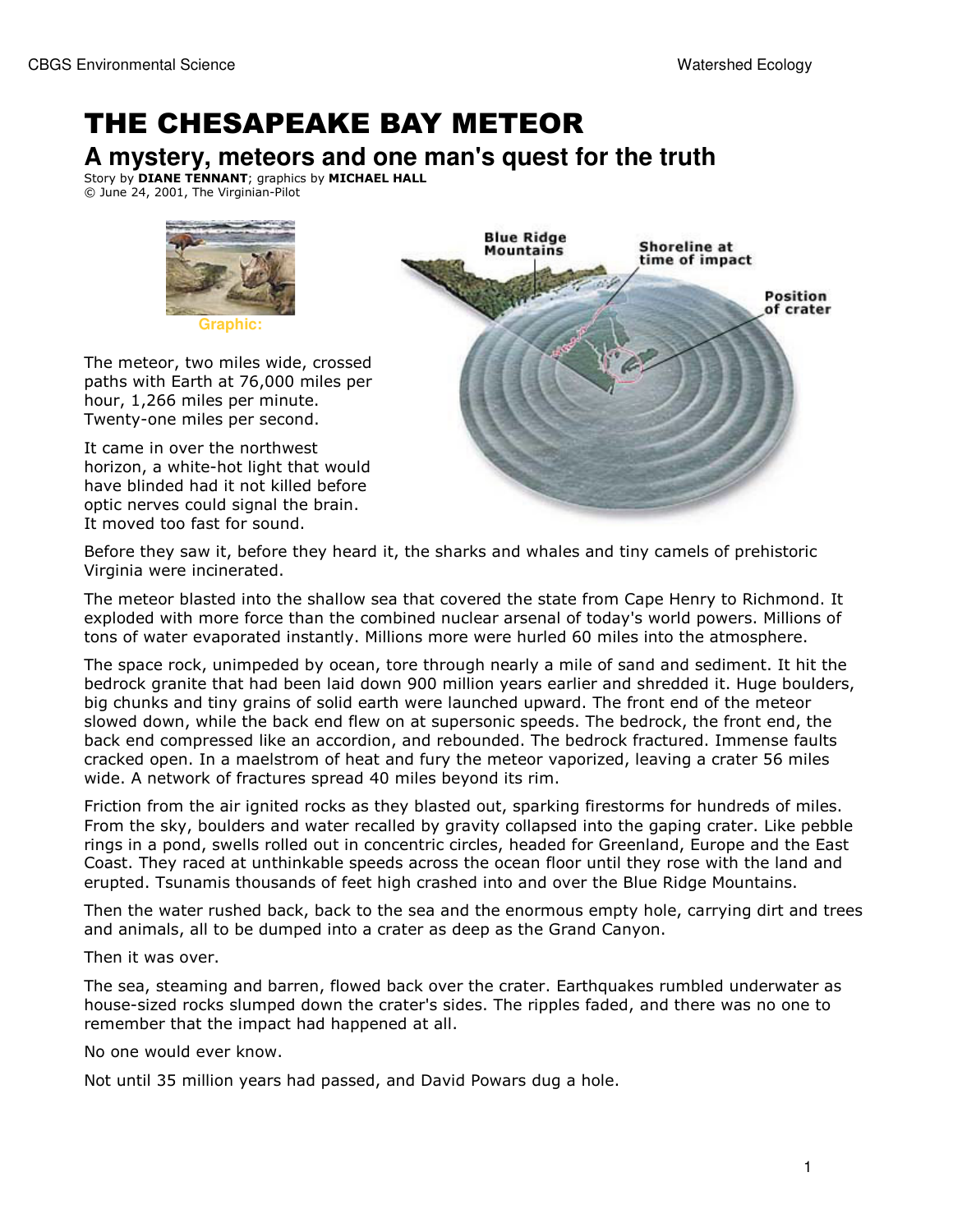The hole burrowed deep into the past. What came out of it was a tube of mud 2 inches wide and more than a thousand feet long. Powars took off his glasses, looked at a sample with a magnifier, puzzled over its oddities.

Then he announced to the world that he was dead certain that his boyhood passions of astronomy and rocks had come together in one glorious megaton explosion not three hours from his mountain home.

No one believed him.

It was pretty unbelievable.

A buried crater is a marvelous thing. You can't see it, can't feel it, can't touch it, can't smell it. You will never stand on the edge and look down into it, or walk across its bottom. It is completely, totally, unequivocally lost under sand and rock and mud. Boats sail above the Chesapeake Bay crater and crabs tiptoe across it and developers build on top of it.

In a million little ways, the crater touches them. In riddles that surprise or stump them, annoy or just perplex them, the crater makes its presence known.

Something that big, that old, that cataclysmic will not lie dormant and forgotten. The crater shapes the future of Hampton Roads. For those who can read the signs, the omens are there.

The sedimentary beds of Virginia's coastal plain were laid down in orderly fashion, one on top of the other, as sea level rose and fell over time. Every geologist knew that. They even knew where the aquifers ran, like a subterranean layer cake, from the fall line to the sea.

The state's system of granting permits to drill wells into these aquifers depended on the assumption that there were layers of impenetrable clay topped by groundwater, topped by more clay, topped by another layer of water, and so on. Nine separate layers where groundwater could be tapped and pumped to the surface.

Overpumping in the 1950s and '60s drained so much water that by the mid-'70s, the state was concerned enough to begin sinking research wells throughout southeastern Virginia. Scott Bruce was on a team that, in 1983, began drilling in Newport News Park.

Bruce and his colleagues collected core samples at various depths as they drilled, to check on the permeability of different layers and to look for fossils. Paleontologists -- scientists specializing in fossil identification -- can date the sediments on the basis of what creatures were living when the bed was laid down.

But the Newport News samples frustrated them. They complained that the layers had been contaminated during collection. Older fossils lay alongside and above younger ones. Impossible to work with. The core samples were set aside, and Bruce looked eastward for his next well.

Around the same time, Powars was part of a U.S. Geological Survey team, studying subsurface layers across Virginia's coastal plain. The USGS needed hard evidence for its maps, so as the team worked its way across the plain from Fredericksburg to the Atlantic, its members also took core samples. They drilled continuous cores through all layers instead of sampling from here and there. Their deepest hole would be near Exmore, on the Eastern Shore.

Bruce's team needed a hole. Powars' team needed the core from a hole. They joined forces in 1986 and, late on a sultry August night, they pulled up a core like none they had seen before.

A core sample looks like a giant gray Tootsie Roll. To a layman, analyzing a core sample is analogous to unwrapping that Tootsie Roll and being able to see lying in your hand the sugar and cocoa and partially hydrogenated oil, right down to whether it's soybean or canola.

Rocks and soil work the same way. Each new rock or new layer of dirt or new fossil tells of climate change and evolution, to those who can read it.

This explanation requires much arm waving from Powars, standing in his home office in Stephens City before a spectacular view of the Blue Ridge, the horse pasture and teetering piles of reference books and maps. He is uniquely qualified to explain this, as he has two arms and exercises them as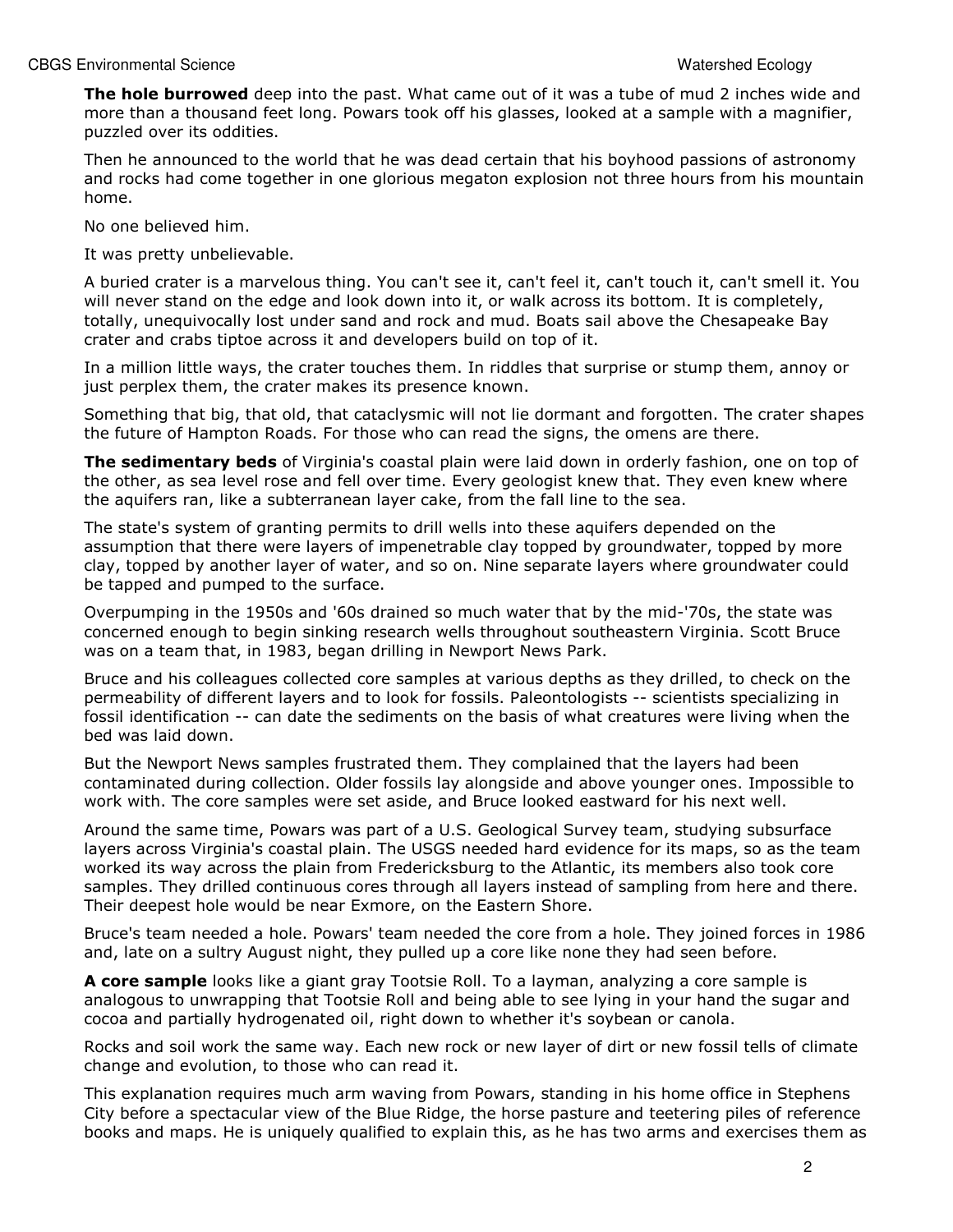he talks, which is pretty much nonstop. ``I'm working on this right now," he will say. ``I'll tell you about it and then I'll be quiet,'' which is a nice offer but a complete lie, although he says it sincerely. The core sample takes a lot of explanation.

``We do mineralogy on these cores and start seeing maybe here was renewed uplift or here was where the weather changed and we got fresh rocks eroded into the system,'' Powars says, rising on his toes for emphasis. ` You can see, well, heck, the shoreline had to be somewhere east of the present fall line. You're getting this much wood in here, well, the shoreline was probably a delta rather than a rocky coast, things like that.''

Powars had never before seen things like he saw in the Exmore core sample. The abnormalities were as easy to spot as raisins in what should be a smooth, unbroken cylinder of rubbery chocolate. The ingredients of a coastal plain, below a certain depth, were jumbled like lottery balls. The logical, geological order of the Piney Point, Nanjemoy, Marlboro, Aquia and Brightseat aquifers was no longer youngest to oldest. Some pieces of the core looked as though they had been twisted and squeezed like toothpaste.

It was the most exciting thing he had ever seen.

Powars thought he had read of this jumbled layer before. He turned to the library and the careful records Samuel Sanford and John Cederstrom had kept earlier in the century.

In 1913, Sanford published the first report on groundwater in Virginia's coastal plain. He charted the known wells on a map and drew contour lines connecting those that contained equal concentrations of salt. The result was an inland bulge around the lower Chesapeake Bay, centered around Cape Charles on the Eastern Shore.

In the 1940s, the USGS sent geologist Cederstrom to hunt for water to support the region's military buildup before World War II, given new urgency by lingering drought that had depleted surface water.

In those days, the technology to take core samples was too expensive to use often. Instead, wells were cut and chips of dirt or rock flushed out. Cederstrom sat by the wells and cataloged the layers as they came up. He noticed that the orderly sediment layers at one point became mangled. He called this strange formation the Mattaponi, a local Indian name. He also saw something else -- a low spot, perhaps a fault, where southeastern Virginia's subsurface layers seemed to drop away.

What he didn't find was good water. Where everyone expected freshwater aquifers flowing down from the west, Cederstrom found salt. At each of the 52 wells, he noted the salinity, or the amount of salt and minerals dissolved in the water. He connected the dots, too, and called the resulting contour an ``inland saltwater wedge.''

His work was scorned. While no one could deny that the wells were salty, no one accepted his hypothesis that the jumbled Mattaponi Formation was somehow involved, or that the structural low prevented the freshwater aquifers from flushing out the saltwater.

Sedimentary rocks didn't get mixed up; everyone knew that. Cederstrom was accused of confusing his specimens, of contaminating the samples, of being misled by the method of drilling. He lost his job at one point, was rehired, and finally retracted his published work in the 1950s, saying under pressure that he must have been wrong.

Saltwater aquifers had been known in Virginia since the Civil War. Union soldiers stationed at Fort Monroe were plagued by cisterns that dried up during long, hot summers. In 1864, the fort began drilling a well.

For five years drillers labored, dropping a weighted bit repeatedly down the shaft to chip away at rock and dirt. They finally reached water, but it was too salty to drink. Deeper they drilled, then deeper, until at 907 feet they gave up, still inexplicably drawing briny water.

No one knew why the groundwater wasn't fresh, any more than they knew why the James River took a sudden 90-degree turn to the northeast near Fort Monroe. Neither the well nor the river was acting right.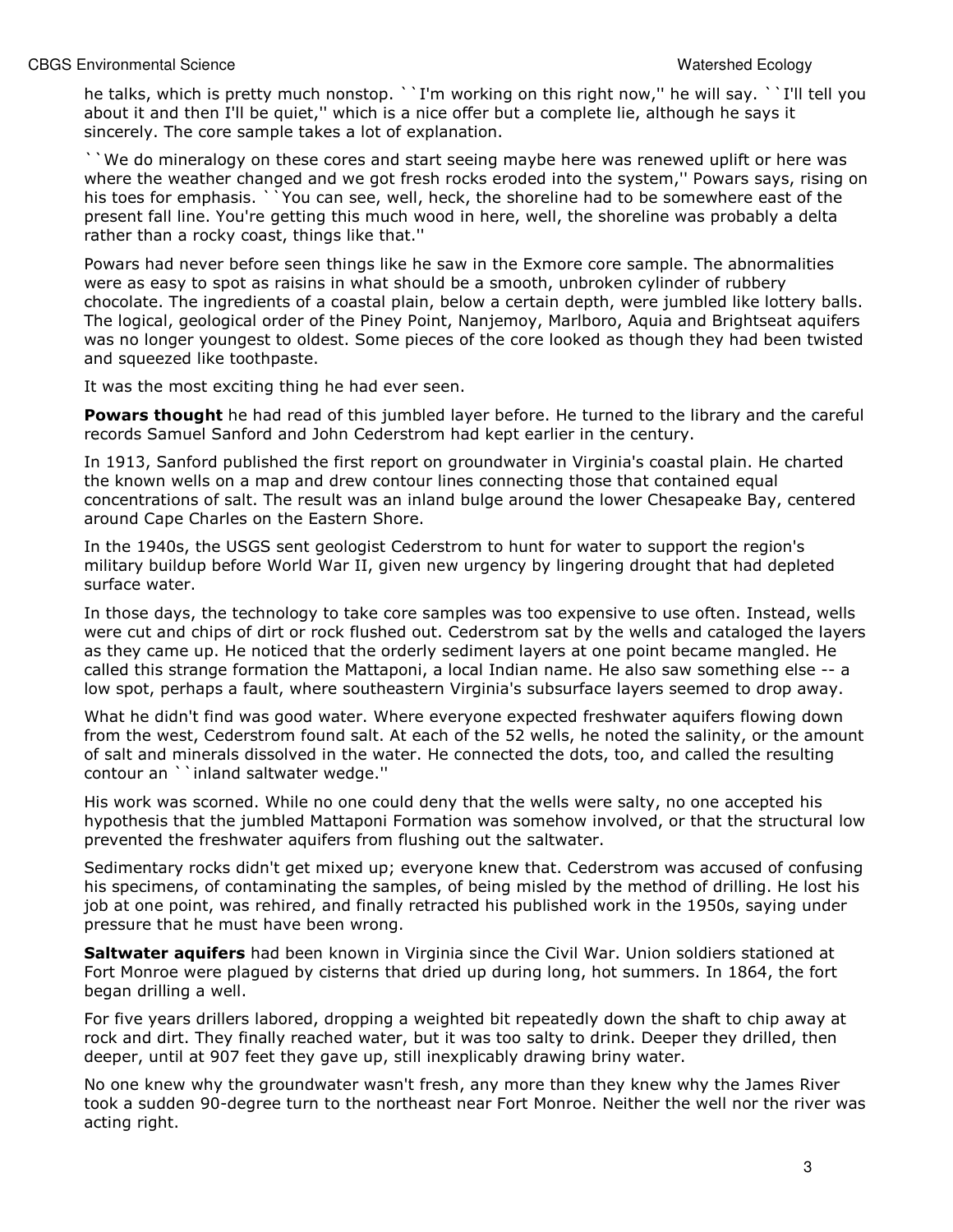All along the East Coast, rivers flow from mountain to sea, most taking gentle inclines to the southeast until they reach the Atlantic. The James, the York and the Rappahannock rivers all flow this way until they near the coast, where they bend abruptly and turn their open mouths north and east to face the tiny village of Cape Charles. It is an anomaly. Just a few miles down the coast, the Northwest River flows as it should, southeast.

Thousands of feet below the thirsty soldiers lay the answer. The crater hungrily sucked in whatever would fill its enormous chasm. The weight of 35 million years' worth of sediment compacted the original crater debris.

No matter how much dirt went in, the crater continued to be a low spot in the floor of what would become the Chesapeake Bay.

Water flows to the lowest ground. The rivers were no exception. When the lowest ground became the sinking fill of the crater, the James, the York and the Rappahannock turned toward it, as they continue to do today.

Without the crater, the port of Hampton Roads would not exist. Without it, the shores of the world's greatest military harbor would have been cut through by the relentless drain of the James on its way to the sea.

And without it, John Cederstrom's Mattaponi Formation would never have been found, and his reputation lost.

Powars looked at the core sample in his hand and knew that Cederstrom was right. Now to prove it.

**Waves of Destruction** 



## **Cryptic clues from the past**

Rocks from heaven have bedeviled Earthlings for centuries.

The main problem, of course, was that folks thought rocks should remain on the ground and not go jaunting about through the air.

To explain the inexplicable, some suggested that the rocks were vacuumed up by waterspouts, then dropped by thunderstorms. Others linked them to the devil.

Ernst Chladni, a German physicist, proposed in 1794 that they fell from space, prompting a colleague to complain that the theory made him feel as though he had been hit in the head



by one of those rocks, and another to accuse Chladni of bringing evil to a moral world.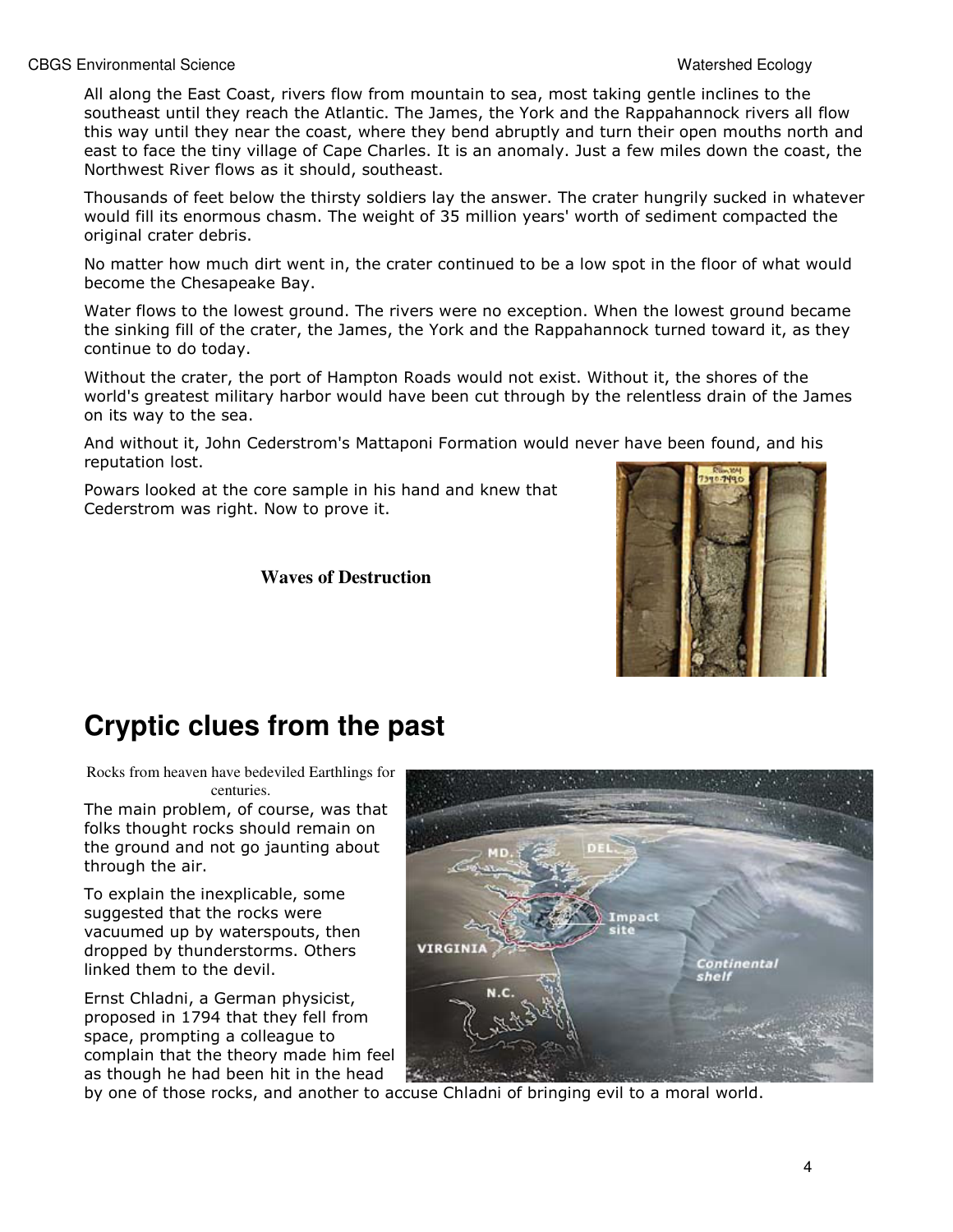The debate raged on, even as rocks continued to fall around the planet in a sunny-with-occasionalshowers sort of pattern. A few fell on Weston, Conn., in 1807 and two brave geologists from Yale identified them as coming from space. Thomas Jefferson joined in the ridicule, reportedly writing that he ``would rather believe that those two Yankee professors would lie than to believe that stones fell from heaven.''

Only scant miles from his White House in Washington, the sixth-largest impact crater in the world silently continued altering the landscape, as it still does after 35 million years.

**The Exmore drilling** took months in 1986, as the U.S. Geological Survey pushed forward with its mapping and the state kept looking for water. Misfortune plagued the project: drill rods didn't fit together, the drill was pushed almost twice as deep as it was meant to go, the stored cores were attacked by fungus in a farm shed.

The idea hit Powars like a rock from heaven.

Only one person reportedly has ever been hit by a meteorite. In 1954, Annie Hodges of Sylacauga, Ala., was struck by an 8-pound stone that came through the roof of her house, smashed the radio and bounced into her leg. This event, according to impact-crater expert John S. Lewis, is the only case verified by both scientists and a medical doctor. However, in his book ``Rain of Iron and Ice,'' Lewis notes many records of uncertified impacts that killed, injured or just alarmed people from biblical times to the present, leading him to his own wry conclusion that, ` No one in recorded history has ever been killed by a meteorite in the presence of a meteoriticist and a medical doctor."

These historical accounts mention the Bible's Joshua, Charlemagne, various monks and the Chinese army. One of the most recent was in Peekskill, N.Y., on a Friday night in 1992. Because so many people were outside in high school football stadiums, thousands saw a fireball flash across Ohio, Pennsylvania and Virginia. The 27-pound rock landed on the trunk of a red Chevy Malibu and fell to the sidewalk where it lay, warm to the touch, in front of the car's astonished owner. All of these celestial objects made quite an impact on the witnesses and victims.

So when Powars was hit with the crater idea, it, too, left a lasting impression.

The core was in front of him, and it wasn't wrong. He didn't know why it wasn't wrong, but he knew it had not been contaminated by bad sampling. He sent a section to a colleague for fossil dating. C. Wylie Poag, a USGS senior research scientist in Woods Hole, Mass., wrote back that fossils from different geologic ages were mixed in the sample, older above younger, or side by side. Powars began to read up on the Mattaponi Formation and compare John Cederstrom's descriptions of the layer -- his lithology -- with his own.

Cederstrom thought the Mattaponi covered the entire state but was unable to prove it. Powars plotted his points and drew his own map of how widespread the Mattaponi might be. His colleagues were not amused. They argued that Powars was using flawed data to produce more flawed data. But he couldn't stop wondering what lay under the Chesapeake Bay.

Ordered to move on to other projects in his day job, he labored on the puzzle through nights, weekends and vacations. His reference books, logbooks, drawings, maps and overlays covered the floor and tables of his home office. He was convinced that the Mattaponi was not a normal formation laid down by erosion but a heap of debris possibly caused by an undersea avalanche. He began to call it a ``boulder bed,'' and he believed it covered nearly 2,000 square miles of subsurface Virginia. But why?

Late one night, after his wife had gone to bed, Powars straightened his aching back and said aloud, ``I wonder if anything's going to come of all this work?''

The USGS wanted to drill a core hole at Reedville on the Northern Neck, to keep going in a straight line on its original mission of defining sedimentary beds in the coastal plain. Powars badly wanted another core from the Eastern Shore.

The USGS refused, but Powars has never been one to take no for an answer. ``I don't mind being out on a limb,'' Powars says. ``I like working the puzzle. I'm the first one to admit I don't understand it, but I'm a good one to throw in there that you don't understand it, either. Here's this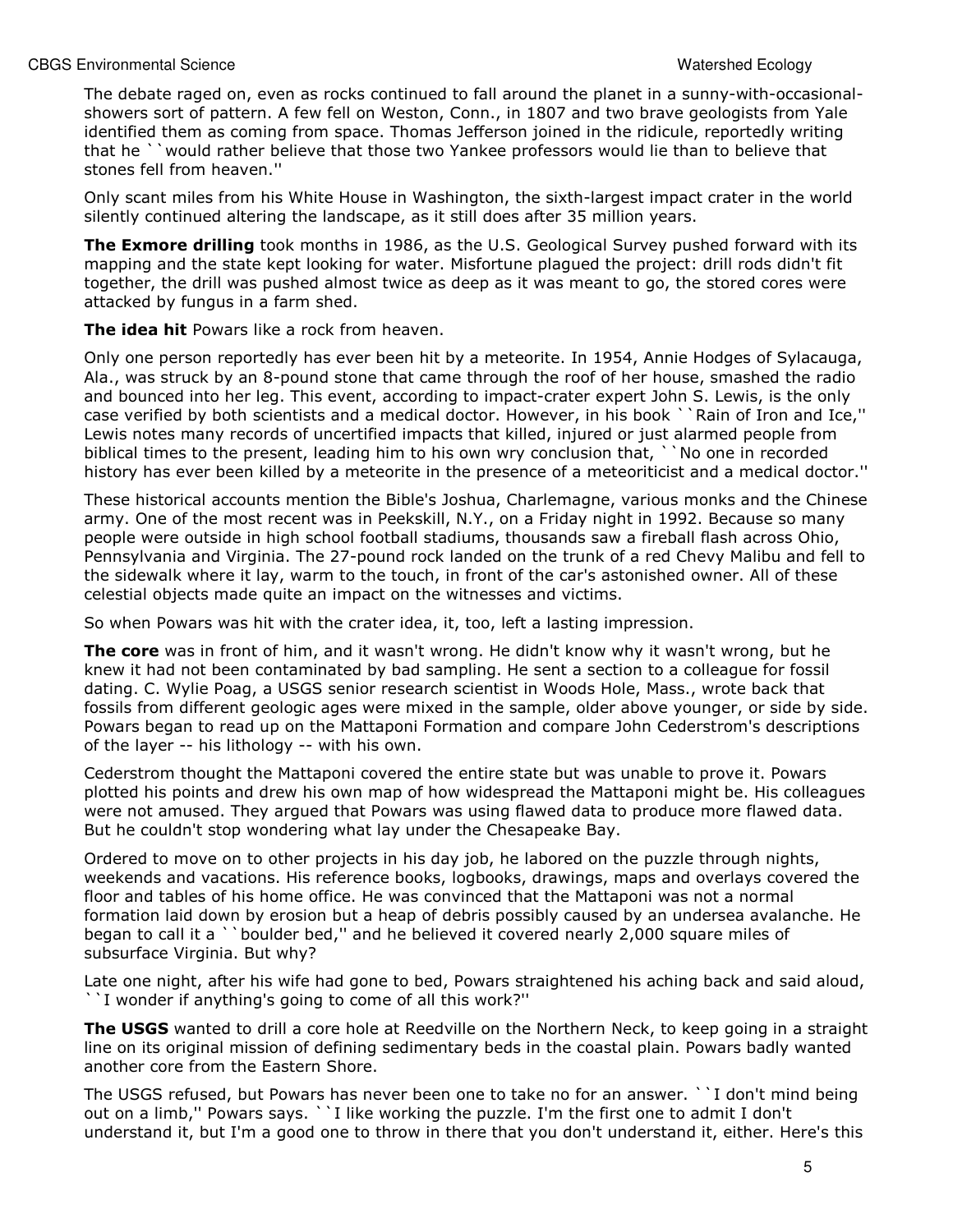data that suggests this or this: How do we prove one way or the other that this is what it really means?''

He waves his arms. The exercise helps him to think out loud, which helps him to compare information, reach new conclusions and think of completely new questions to research. Sentences do not seem to end when Powars talks. They go on and on and on until they merge with an unrelated thought and angle off like the James River did when it turned north and east, headed for the Eastern Shore.

Powars wanted another core hole there to test his theory that the boulder bed extended south of Exmore. Drillings in conjunction with the State Water Control Board at Fentress, the Dismal Swamp and to the north at Jenkins Bridge had produced normal layering of the sedimentary beds.

``With Fentress here and Exmore there, we knew that from here to there was a world of difference,'' Powars says. ``Everybody thought we had a really big fault here, a tectonic fault.''

Scott Bruce of the State Water Control Board needed a research station on the Eastern Shore where he could sink wells into every known aquifer. Through such stations, the state could keep tabs on whether well pumping was depleting or contaminating the aquifers, and issue permits for pumping based on the information.

Bruce favored the southern end of the Eastern Shore because he had no research wells there, and his support -- moral and financial -- proved critical. The USGS and Water Control Board joined forces at Kiptopeke, a wildlife refuge on the tip of land where the Chesapeake Bay yawns into the open Atlantic.

It was exactly what Powars needed.

He already had well data and lithic descriptions -- detailed notes on color, texture, grain size, fossils -- from the 1800s, from the 1920s and from Cederstrom's work in the '40s. Plus, he had a big advantage over early geologists: he had cores. Those cores -- from Exmore, from Newport News and from Kiptopeke -- were showing him a widespread layer of boulders and debris. His plotting maps began to show a wall, a sudden dropoff in rocky layers. He needed to test his theory, needed a sort of ultrasound picture of what lay deep under his feet, and serendipity intervened.

Bruce had been working the Kiptopeke core hole when he saw a line of seismic survey trucks rumble up the Eastern Shore. He ran the drivers down, chatted them up and learned that they were shooting sound waves into the ground and capturing the reflections for oil companies seeking new reservoirs of petroleum and natural gas. Bruce took down names and numbers.

Powars began working the telephone.

## **Elusive proof to satisfy the skeptics**

Story by **DIANE TENNANT**; graphics by **MICHAEL HALL** © June 26, 2001, The Virginian-Pilot

Coon Butte was an enigma to folks in Arizona.

Three-quarters of a mile in diameter, it had a rim about 160 feet high and dipped about 600 feet inside.

In 1891, a mineral dealer from Philadelphia went there looking for meteorites and picked up 137 iron rocks around the edges. He was pretty sure Coon Butte wasn't a volcanic crater, and he published his opinion.

One of the chief geologists from the U.S. Geological Survey came to take a look. Grove Karl Gilbert, who had been studying the moon, would soon publish a report claiming that its craters were caused by impacts, not volcanoes. He thought that Coon Butte might have a similar origin.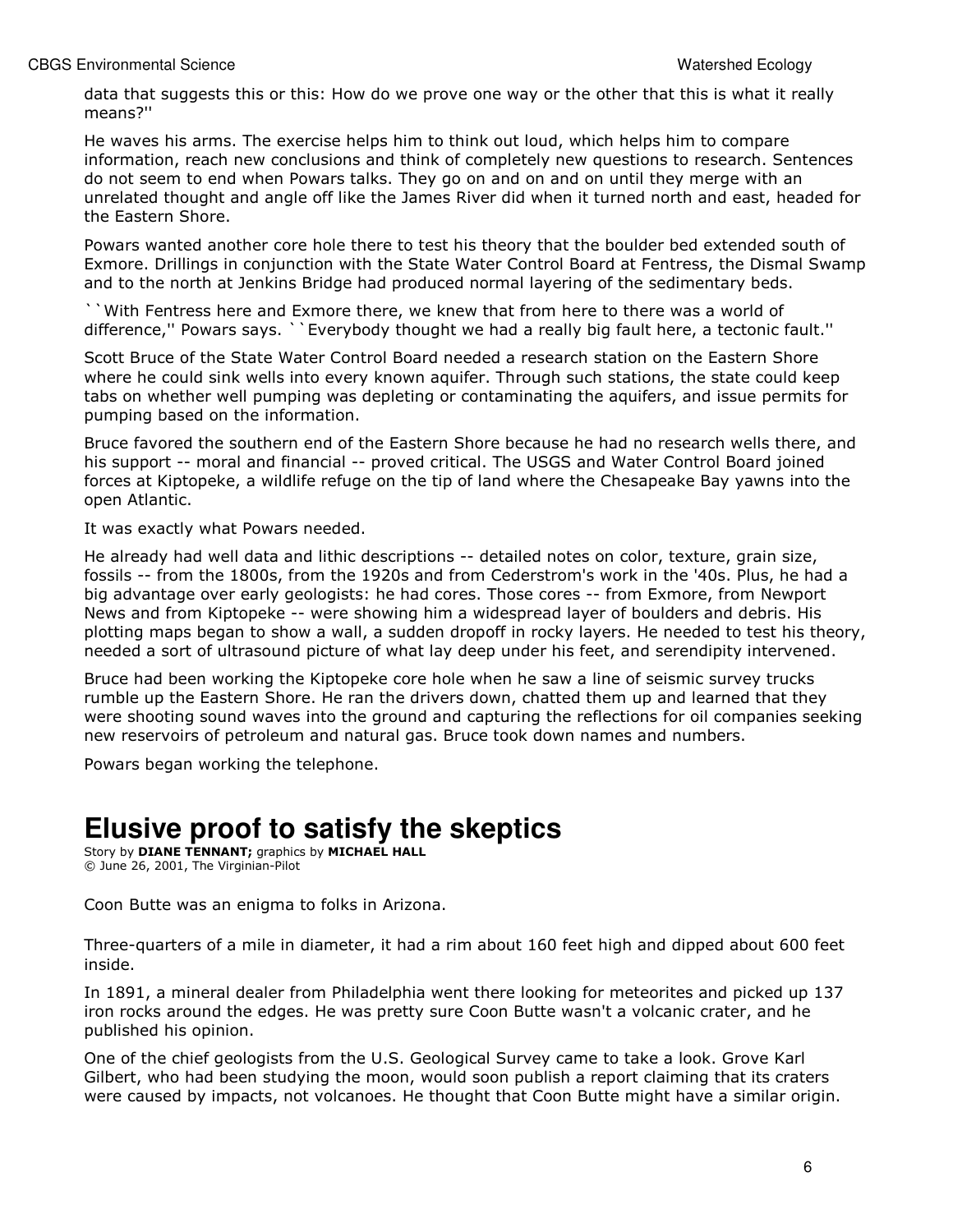He was disappointed. The huge iron meteorite he expected to find in the depression was just not there. In his report, published in 1896, Gilbert wrote that the formation was volcanic, despite its lack of volcanic features. A new word was coined to describe such hidden elements: cryptovolcanic, in which ``crypto'' stood for ``hidden.''

He was wrong, of course.

Now it's a major tourist attraction. They call it Meteor Crater.

But David Powars avoided disappointment in Virginia. When he went looking, he saw what wasn't right before his eyes.

Powars knew the oil companies had the information he needed.

It was buried beneath layers of bureaucracy and suspicion. The companies were loath to reveal seismic surveys, fearing that competitors would profit. Powars inched his way through the maze of buck passing. ``I basically said, `I have no money, this is what I'm doing I have this core hole, I don't know what it is,' '' Powars recalls. ``Everybody couldn't be nicer, but when you get down to the reality of what you're asking, it's like, `You've got to be kidding me.' ''

He was desperate to know what the seismic profiles showed. Perhaps they would shed light on an intriguing new puzzle from the Kiptopeke core hole.

When Scott Bruce got his water sample, it was an undrinkable brine, 1.5 times saltier than the sea. Could the boulder bed be somehow responsible? Bruce, remembering the mixed fossils that had turned up in the well at Newport News Park, returned there to drill a continuous core sample that could not possibly be accused of contamination. Again, the fossils came up with ancient ones lying above or alongside those from younger eras.

Seeking answers, the USGS drilled a core sample in 1992 at Windmill Point on the tip of the Northern Neck and again turned up the puzzling layer. To Powars, the evidence seemed unmistakable, but the seismic information was crucial. He kept dialing.

``From '89 to '93, that's how long it took me to get that oil company data,'' he says now. ``Man, I called for four years, begging. People laughed at me for wasting my time.''

During the years, Powars had fine-tuned his request. The oil companies were interested only in deep, deep geologic structures, so the first second of the sound wave, and the objects it reflected off, were waste material. But that was all Powars needed to show the definite outline of a crater.

``See how you're rolling along there and then, bang, it just breaks out, all those normal layers and then look at this thing coming down and changing,'' Powars says, tracing the seismic reflection with one finger. ``To me, this was good seismic data. I'd done enough schooling in advanced geophysics and had gotten my own books and studying that I didn't need to be a rocket scientist to interpret this stuff.''

Rubble over thousands of square miles, briny water in freshwater aquifers, a seismic outline. Still, his critics didn't believe.

**So again he turned** to C. Wylie Poag, in Woods Hole, Mass. Poag had been working on what he thought might be an undersea impact crater at Toms Canyon, 90 miles east of Atlantic City, N.J. Poag confirmed the seismic analysis, and Powars was suddenly vindicated for years of work.

Much of it had taken place between 10 p.m. and 3 a.m., hours in which neither his family, his elderly father nor his horses required anything of him. The home office was quiet except for the dog's snoring, the papers rustling and Powars' conversations with himself. The crater was all he thought about. His dreams, in the short hours of sleep, were often of fault lines and geothermal gradients.

In 1994, Poag, Powars and Bruce cowrote an announcement article in the professional journal Geology. Their report made headlines around the world.

But the next year, when the USGS cut its staff, Powars, like Cederstrom before him, lost his job.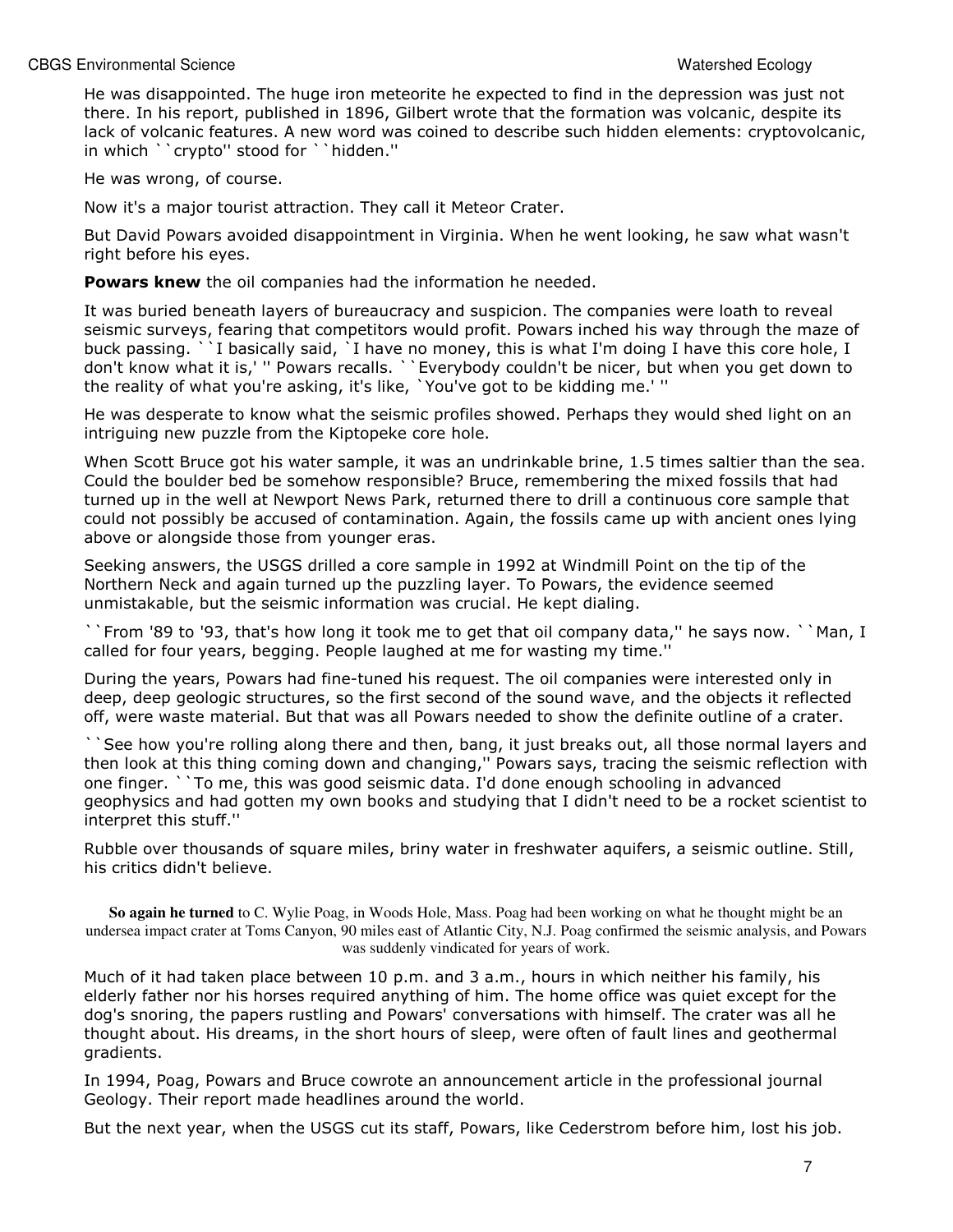The day before he was to leave the geologic division, Powars was hired as a temporary employee in the USGS water resources section. He tried not to break stride on his crater work. His critics certainly hadn't.

For some people, a large hole in the ground was not enough to prove a prehistoric meteorite strike, even one with a megaton blast and devastating tsunamis. The ultimate proof, the evidence that without a doubt would show extraterrestrial origin, were tektites, and Powars didn't have any. Poag did.

**Beneath 4,500 feet** of ocean water off New Jersey, Poag and his colleagues had retrieved core samples containing tektites and shocked quartz.

Quartz develops naturally from sand under heat or pressure, but it cracks into dark lines along crystal planes when subjected to the astronomical shock of a meteorite impact. Traces of shocked quartz had turned up in Virginia core samples, but not enough to convince skeptics.

Tektites form when melted sand splatters into the air and cools into tears and spheres and dumbbells of glass as it rides atmospheric winds around the globe. Tektites had been found over 3.6 million square miles of the East Coast, each bead with the same composition, suggesting the same point of origin. But no one knew where the crater was. The North American Tektite Strewn Field stretches from New England to Texas to Cuba and Barbados. Tektites from a point off the tip of South America also may be part of the field.

Poag and his colleagues estimated that the tektites had come from a crater within a few hundred miles of their core hole. Toms Canyon was only 12 miles away, but Poag wasn't sure that it was the one. The Exmore core gave him another possibility.

In 1996, Poag sent samples of that core to experts in Austria and South Africa, who found abundant shocked quartz in the jumbled layers. Then no one could deny the evidence: The Chesapeake Bay and its surrounding land lay over an impact crater, formed by the enormous explosion of a meteorite, a comet or an asteroid, about 35 million years ago.

In recognition of their discovery, Poag, Powars and Bruce were presented in 2000 with Virginia's highest scientific honor, the Thomas Jefferson Award. It was named for a man with great interest in science, but a critic who had denied that rocks could come from outer space.

Even he would have been convinced.

**The Chesapeake Bay** impact crater is said to look like an upside-down sombrero, with an upturned outer rim, a trough, then a high peak in the center.

It is a complex crater, as opposed to a simple, bowl-shaped crater, because the object that created it hit hard and fast enough to melt the rock and splash it tall in the center like a skyscraper, where it hardened. A deep inner ring circles the peak like a small moat before the flat, annular trough falls away for about 25 miles on either side. The high peak, nearly a mile tall, juts up directly under the quiet town of Cape Charles on the Eastern Shore. In the late Eocene, part of the Cenozoic era, Cape Charles was ground zero.

No sign of the massive destruction is visible from the sidewalk of Bay Avenue, or indeed from anywhere in town. The deserted waterfront gazebo with the partial message ``ur Own Risk" was built 35 million years too late for the warning. It looks out on a serene landscape of small dunes, tidal flats and waves not 6 inches high.

Underneath, far and deep and forgotten, is the jumbled mass of boulders and grit that was blasted out of the sea floor, then dropped back to fill a mile-deep void in the earth. Bits of the Blue Ridge Mountains lie there, too, torn from their roots by tsunamis and tumbled into the pit. The edges of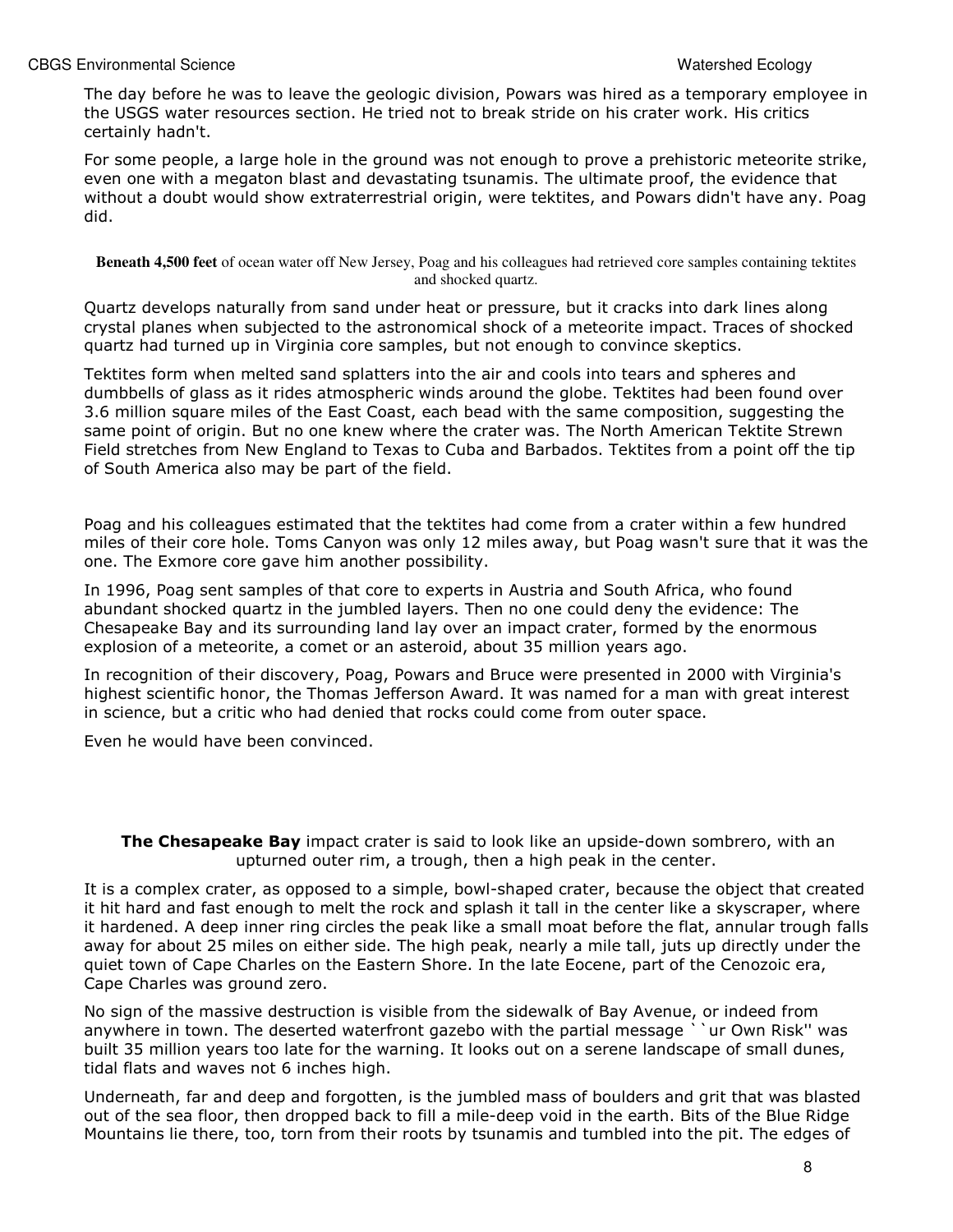the hole crumbled and slumped in, widening the crater and adding to the loose rocky clutter that geologists call breccia (BREH-chee-uh).

But even about this there is disagreement. Some geologists insist that true breccia is sharp and angular, while the Chesapeake Bay crater contains rounded, smooth rocks. Powars, in presenting his material to the layman, has no patience with nits. ``They just want to play definition-a-go-go,'' he says. ``Just call them breccias. The bottom line is, this is a pile of debris. I just call it `crater fill.' ''

And what it filled was an area the size of Delaware, smack dab on top of Virginia.

The mystery solved led only to a bigger puzzle, with more pieces missing. What was in the breccia? How thick was it? And, more importantly, what was it doing to the groundwater?

Bruce had achieved his goal at Kiptopeke, sinking test wells into aquifers at various depths. But the well in the breccia produced undrinkable water. At depths of only 1,330 feet, the groundwater was 1.3 times saltier than the sea.

For the State Water Control Board, the results were troubling. With Hampton Roads and the Eastern Shore already scrambling for water, and with developers lined up to build houses and schools and industry, water was the biggest, and most basic, need.

Did the nine aquifers on state groundwater maps flow into the crater or around it? Was the water any good? In places like Mathews County, which lie entirely above the crater, would pumping draw salt water into fresh? Would a well in the breccia be reliable or peter out?

And what did it mean for cities on the crater rim, like Norfolk and Virginia Beach? A well in Norfolk, at Moores Bridges, has already produced water 1.4 times saltier than the sea. Was it a fluke? Or a problem?

The seismic profiles proved more revealing than anyone expected. The prehistoric impact had possibly fractured bedrock seven miles deep into the Earth and as far as 84 miles in diameter. The crater was affecting the land from the shoreline to West Point, and the ocean floor halfway to the continental shelf.

Intrigued by the science and worried by the economics, four different agencies drew up a five-year plan to study the Chesapeake Bay impact crater. The work, at about \$1 million a year, began in October 1999 with the drilling of a core hole at NASA Langley Research Center, which lay inside the crater's outer rim.

NASA has sent satellites and orbiters into space to study impact craters, but now it could look in its own back yard for information. The USGS and the Water Control Board (by this time, renamed the Virginia Department of Environmental Quality) would examine geology and aquifers. And the Hampton Roads Planning District Commission would hope for an answer to the big question: Is the region's water supply in trouble?

Finally, the scientific community was as engaged as Powars had been all along.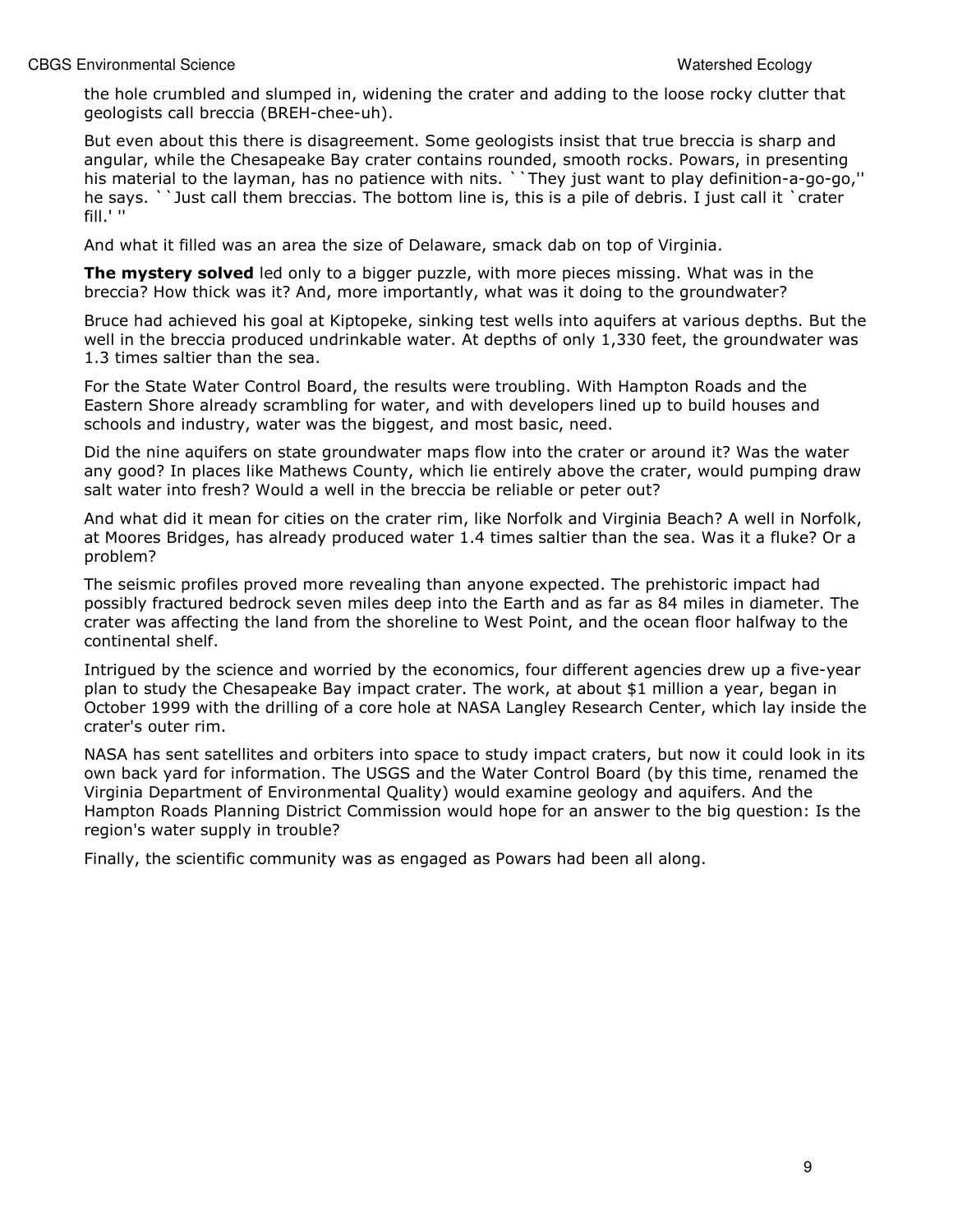## **Graphic: Tektites and the strewn field**

Graphic by MICHAEL HALL © June 26, 2001, The Virginian-Pilot

Tektites are tiny beads of glass, formed when melted rocks and sand spatter into the air and cool into teardrop, sphere and dumbbell shapes. Atmospheric winds can carry them around the globe.



White dots on the map above indicate where tektites have been found over 3.6 million square miles, an area called the North American Tektite Strewn Field. The tektites are similar in composition, indicating they came from the same crater, in the Chesapeake Bay, although some people believe the South American tektites are from a Russian crater that also formed about 35 million years ago.



**Graphics:** 



## **(Salty) water, water everywhere**

The water we drink, wash cars with, sprinkle lawns with, play in; the water that drives new industry and subdivisions and jobs; the water that grows cotton and soybeans and peanuts and cattle; the water that drizzles out in long, hot, drought-filled summers; this water most often comes from under the ground.

It slips through layer cakes of rock and sand and clay. It flows, if the creeping movement of groundwater can be called a flow, through pores in the earth. Clay has the most, but those pores are the tiniest and some carry a static charge that repels the water molecules. So the water moves, instead, through sand.

Aquifers are not, as some people believe, underground pools of water. They are layers of sediment that allow water to collect between the grains. Imagine a water balloon filled first with sand, then with water.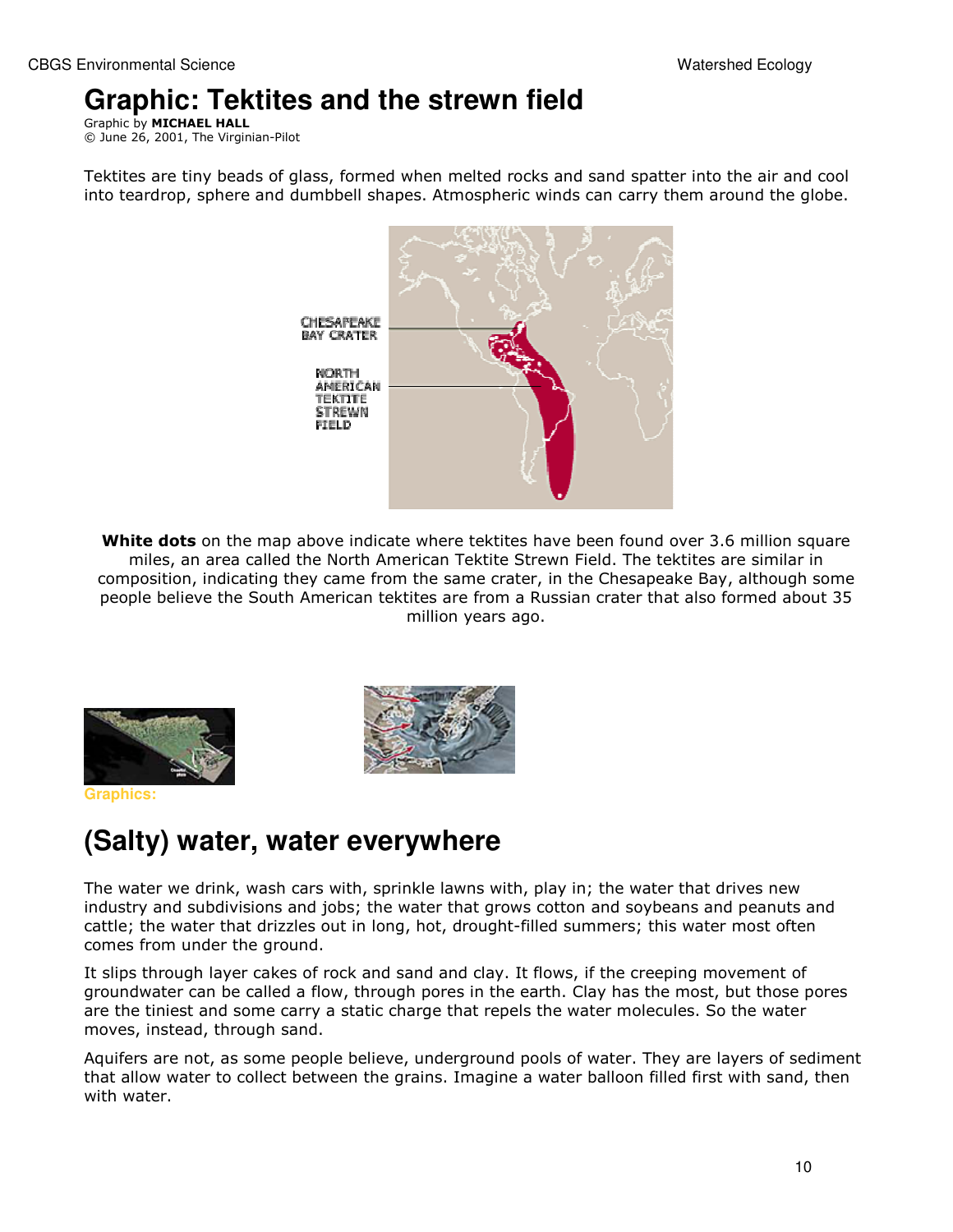The sediment layers collected over millions of years. As ice ages came and went, drawing the sea level down, then melting it back up, the shoreline traveled from Richmond to Virginia Beach, then 50 miles farther east than it is today, then back to Virginia Beach, then back to Richmond.

It did this numerous times, until there were nine different sandy layers where water could pool into aquifers, separated by nine different clay layers that restricted water from moving up or down. The only way to remove it was through wells, deep vertical pipes that punctured the layers of clay and sipped from the layers of sand.

The impact wrecked all that. The aquifers, where they cross the outer rim of the crater, are broken. Geologists call this ``truncated.'' It means they are, for practical purposes, gone. The sandy aquifer beds were blasted into the atmosphere. Did the groundwater from undisturbed parts of the aquifers flow on into the crater? Or did it find the jumbled breccia too tough to penetrate? No one knows, but it appears that the groundwater may be taking the path of least resistance around the north and south rims, leaving little pressure to flush out the salty water trapped in the crater.

The question, Scott Bruce says, is how much water can you get out of a well that's sunk into the



crater. The answer, so far, is not much. And what has come out is a brine.

**David Powars** pulls out a color-coded map showing salt levels in various wells along the East Coast. ``Once you're in the blue, that's as salty as seawater,'' he explains. ``You can see this big freshwater plume up here in the north, way deep. That's from the big glaciers; you had so much fresh water melted it completely flushed out the system. You can go off the shore in New Jersey, and there's fresh water below the ocean. That's pretty neat.

Then you come down here," he says, pointing to southeastern Virginia, ``and get a couple different stories. See how much this blue line comes up? To 18,000

milligrams per liter, which is pretty bad. You're not drinkin' that water. And here it's getting shallower. I thought this was just too cool, to show bull's-eye, bang, the saltwater keeps coming up. So at less than 1,000 feet in here, where the crater is, you find the salinity's high.''

Four aquifers formed across the top of the crater, laid down on the breccia over millions of years. But five existed before the meteorite arrived. When it hit, it shattered them, and two of those - the Upper and Middle Potomacs -- are the ones most used by public water systems in Hampton Roads.

More than 1.5 million people rely on public water supplies here, and the population is growing. Of the 13 cities and counties that provide public water locally, six depend solely on groundwater. Four blend groundwater with surface water. Another 327 private water systems and 320 noncommunity wells (such as schools and malls) also draw groundwater.

Public utilities have to figure out how the crater is affecting the water, said Scott Emry, geologist with the Hampton Roads Planning District Commission. ` `We believe that everything within that crater will be salty. All this is so brand new that we're still going through the analysis phase and scratching our heads and saying, `What does that mean?' ''

To stop the itch, commission members chipped in money to study the long-buried impact crater. This year's contribution is \$88,250, matched dollar for dollar by the U.S. Geological Survey.

Part of the work includes looking for an isotope in water squeezed from the core samples, a type of chloride that might tell scientists the origin of the salt and even how long the water has been in the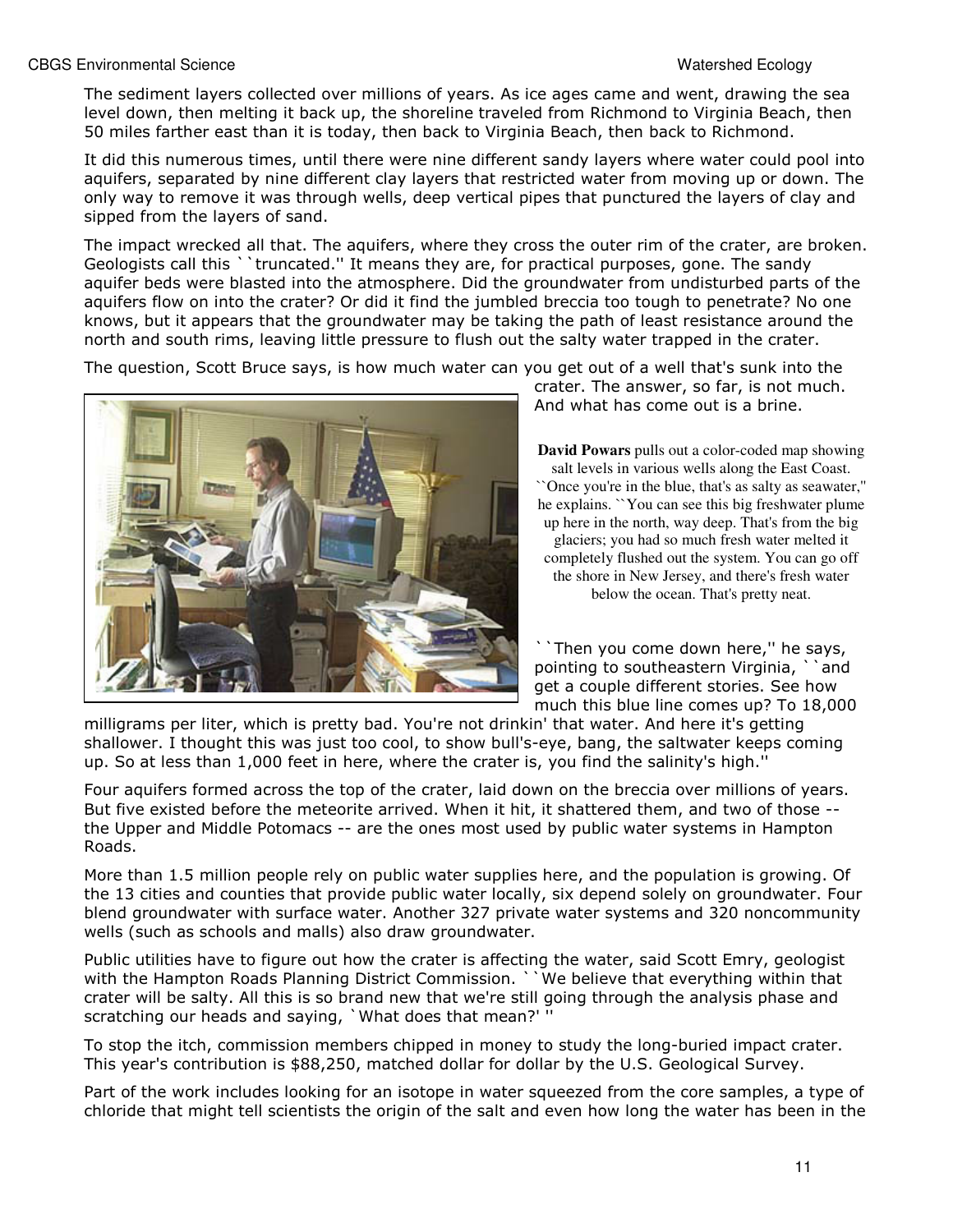crater. Both are important in understanding where the salt may end up as a result of pumping the aquifers.

Powars points to a different line of blue on the chart. ``That's super bad. At 2,500 feet. Look at that. Off the chart. That's worse than the worst water almost known. That's the one at Moores Bridges in Norfolk.

``That's been known as a real wicked, super nasty, nasty bad water. I mean, whew, really bad stuff. Nobody's been able to explain that, but we're starting to get there now.''

An aquifer is under pressure, both from the soil and rock around it, and from the water pushing in from the west. When a pipe is sunk into one, the pressure causes the water in it to actually rise higher than the level of the aquifer.

The state has a rule: Pumping must never cause the water in the pipe to drop below 80 percent of its original level. Reduced pressure in one aquifer may encourage water from other aquifers to jump ship, or even suction saltwater in sea beds back toward the land. If the pressure drops, the water balloon will start to deflate, and the land on top of it will begin to sink.

Even before the crater was discovered, the state had identified two areas believed to have ``significant stress'' on their water supplies. One is the Eastern Groundwater Management Area, from Virginia Beach to Richmond, by way of the Peninsula, and down I-95 to the North Carolina line. The other is the Eastern Shore.

By requiring permits for large-volume groundwater pumping in those areas, the state hopes to keep the aquifers from running dry. But Hampton Roads uses more than 60 million gallons of groundwater a day, not counting agricultural wells and private wells.

``From a study done over on the Eastern Shore, before this crater was ever studied, they figured out, the USGS did, trying to figure out water resources back in the '60s, you go down below 300 feet, you're probably not going to find fresh water," Powars says. ``And now that we've done some deeper tests over there, you can forget it. I've long said the Eastern Shore of Virginia, you're in trouble. Well, the answer is desalinate.''

Several cities and counties already have begun that process. Gloucester County is building a plant to take the salt out of drinking water. Chesapeake, Suffolk and Newport News are already on line. James City County is considering one. The question is what this pumping, from wells just outside the crater rim, will do to salt levels in the groundwater. The rim might act as a barrier. It might not. And other factors may be at play.

``What boggles everybody's mind is that all of the models say everything should have quieted down, cooled down, there shouldn't be any remnant heat (from the crater explosion),'' Powars says. ``But when you crack the earth seven miles down . . . you might easily have awoken an old lava zone there. Somehow, if you add heat into this thing, the temperature could maybe do some weird things with salinity and stuff. We've played with this a little bit, but it's pretty much been behind closed doors. We haven't told anybody in public, because this is arm-waving stuff.''

And then there are the earthquakes.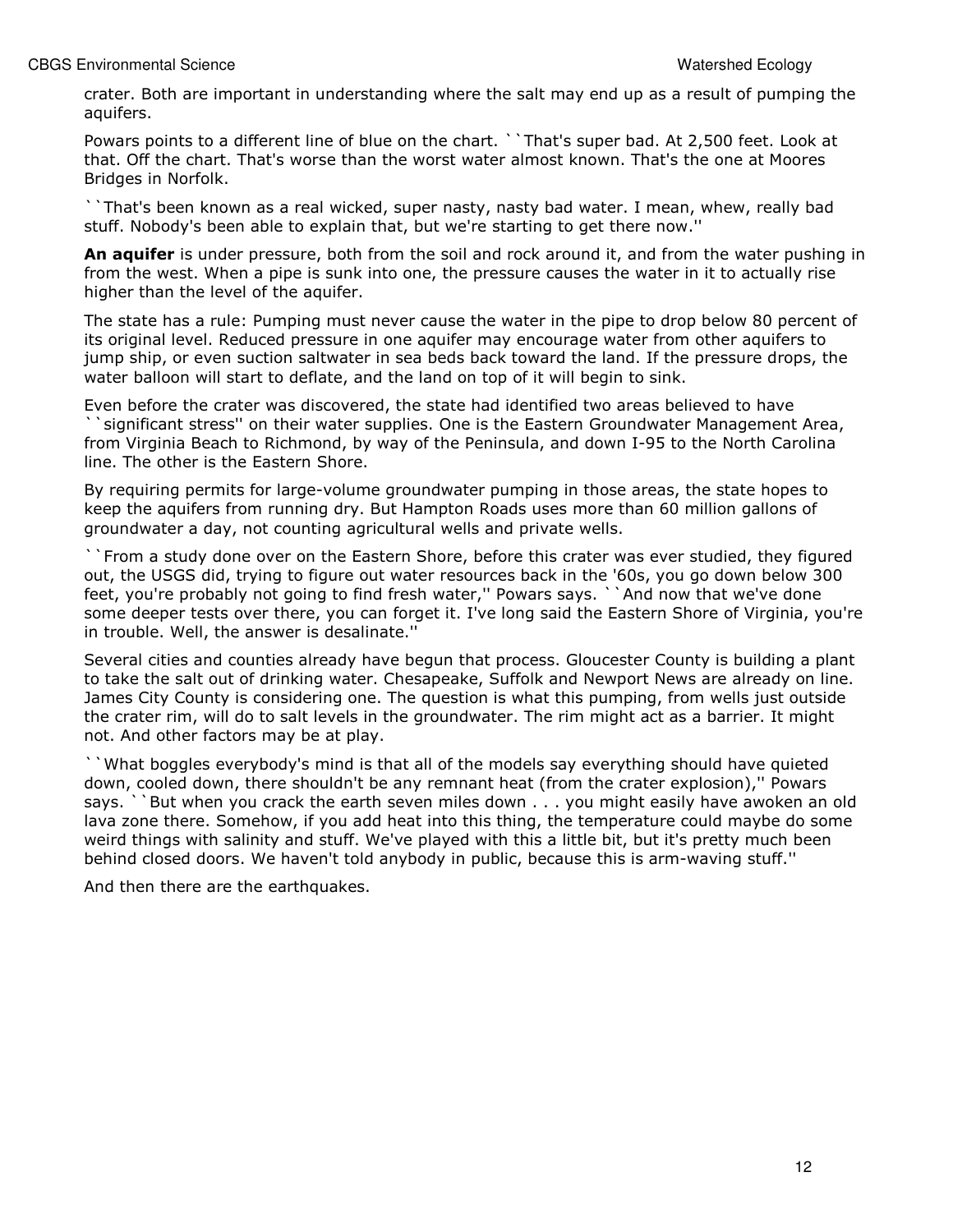# **How the crater affects local rivers**

Graphic by MICHAEL HALL © June 27, 2001, The Virginian-Pilot

Water flows to the lowest ground. When the lowest ground became the sinking fill of the impact crater, the James, the Rappahannock and the York rivers changed their lower courses to flow toward it.

# **Rumblings from the Earth**

Solid ground is a misnomer.

The Earth is a shifting planet, continents drifting over liquid lava, rocks refusing to lie still under the soil.

Where they slip and grind together, the planet shivers, sometimes dramatically, like in Turkey and California and Seattle.

Smaller earthquakes have been recorded around Hampton Roads since 1775. Doubtless, they also occurred earlier, but no one knew how to measure them or to tell where they originated.

Now they do.

The meteorite hit with tremendous energy, and that energy had to go someplace. It went into heat and light, into melting the rocks and blasting a hole. And what was left over rippled through the ground itself, creating swells and waves and, finally, cracks.

The cracks, or faults, broke in concentric circles



around the crater, intersected by other faults that began at the center and radiated outward until they lay in the delicate symmetry of a spider web -- rings within rings, connected with spokes - over southeastern Virginia.

The fractured earth never healed. Small movements attest to that.

In York River State Park, in 1995, the temblor felt like a heavy truck rumbling past. Some people didn't even notice. At 2.6 on the Richter scale, the earthquake was too small to do any damage but was felt at Camp Peary and detected on instruments in Blacksburg and Goochland County.



**Three other earthquakes** with known points of origin were plotted by Gerald Johnson, a geology professor recently retired from the College of William and Mary. They were felt in Painter, on the Eastern Shore, in 1884; in Norfolk in 1899; and Chesapeake in 1918. Their strength is unknown, but one thing is certain: They plot on a large circle that overlies the rim of the buried crater.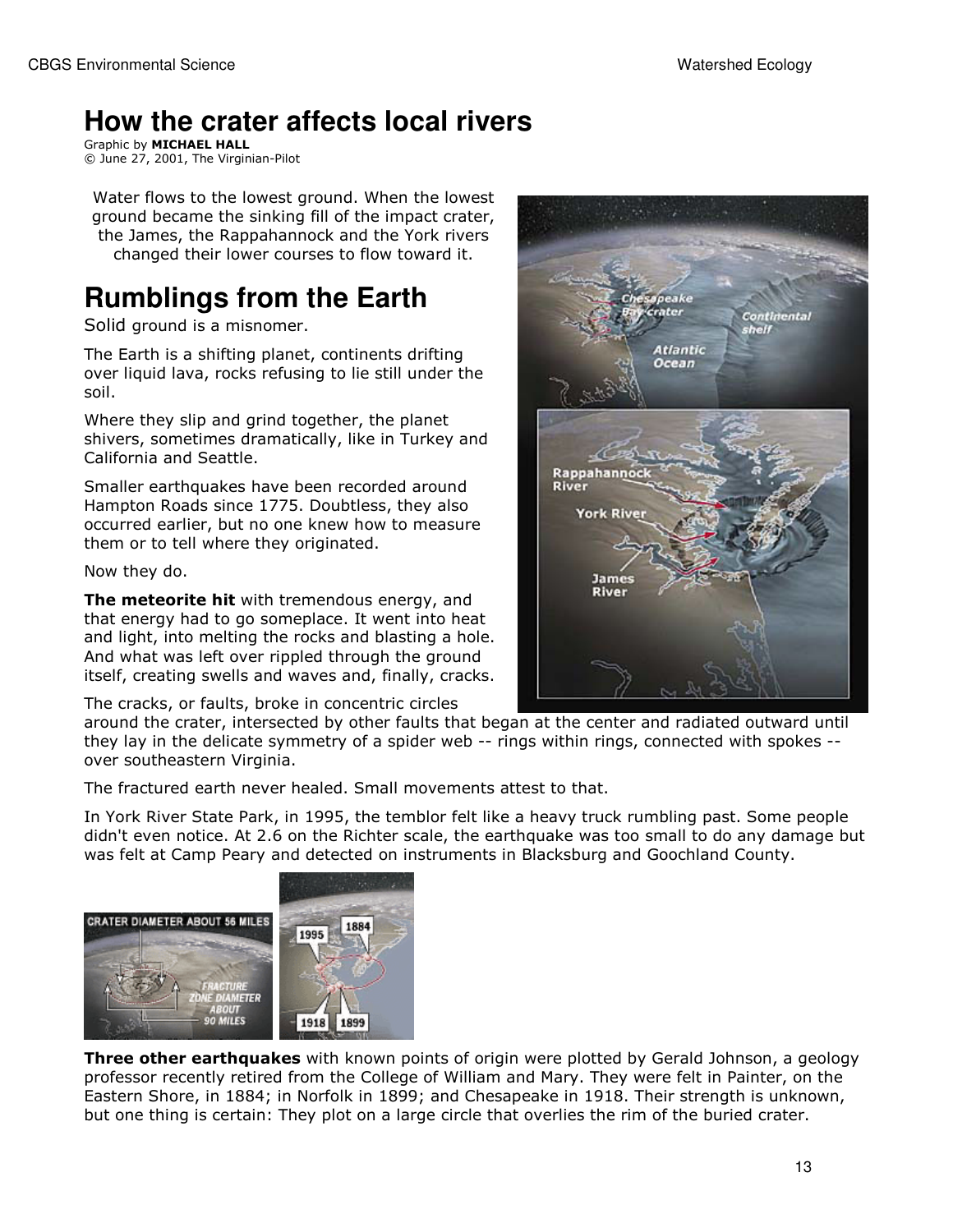York River State Park is not within the crater. But it does lie over an area where rock was cracked by shock waves from the meteorite impact. If a line were drawn connecting the ends of tidal rivers like the Chickahominy and Elizabeth and Piankatank, it would form a rough circle around the crater, on the boundary of this fracture zone.

``We think that where we've been defining the outer rim is not really the outer rim,'' David Powars says. ``I mean it is, it's an escarpment, but there's still all sorts of things messed up and we may have some real jumbled-up piles of sediment outside the escarpment for quite a ways in what we've been calling this outer fracture zone. That's why, instead of coming up with a roughly 90 kilometer crater, we come up with a 135-kilometer (90-mile) structure.''

The seismic reflections taken by the oil companies show small faults webbing through the rock from the crater almost to the bottom of the Bay. They look misleadingly small on the roll of paper spread out on Powars' couch.

``At that depth, even seeing that little teeny bit, that's a couple hundred feet,'' he says. ``That's what's really scary. So when you see one that really steps up, like we saw in the raw data, there might be 700 feet of offset there. This is still nothing compared to California. They have faults tens of thousands of feet offset. California's a mess.''



The U.S. Geological Survey ran its own seismic study last summer, from the NASA Langley Research Center to the north edge of the James River. Approximately every 5 feet, a small charge was detonated about 2 feet underground. Powars has just received the results and, when analyzed, the reflections should give more precise information about fault lines and the fracture zone.

The researchers hope to run another seismic line later this year, perhaps across Mathews County from the core hole drilled this spring near the village of North. Powars would love to see it cross a strange ridge called the Suffolk Scarp.

Along Va. 14, just after leaving the town of Gloucester Court House on the way to Mathews, the Mount Zion United Methodist Church perches on the scarp about 85 feet above sea level. The scarp juts abruptly from flat soybean fields only 12 feet in elevation and extends just a short distance before sinking back down.

The William and Mary professor had puzzled over the ridge since the 1960s. He had mapped the layers of earth that were exposed in the cliffs of Cornwallis Cave in Yorktown and examined the fossil shells of different ages that lay side by side in a borrow pit at Mobjack. It was a splendid riddle, but he could not explain it. The layers of dirt, instead of sloping seaward, tilted back toward land. That they had tilted this way for eons was obvious to Johnson: A fairy shrimp had tunneled into the sediment millions of years before, a shrimp that digs a vertical burrow. The fairy shrimp's hole was not tilted; the sediments around it were.

``I gave a fantastic paper in 1968, described everything beautifully, but couldn't explain it,'' Johnson says now. ``Now things that were unexplainable are explainable. We've discovered that, really, this area of Virginia is not the most stable, it's moving and things are changing, and it's all because of what took place 35 million years ago.''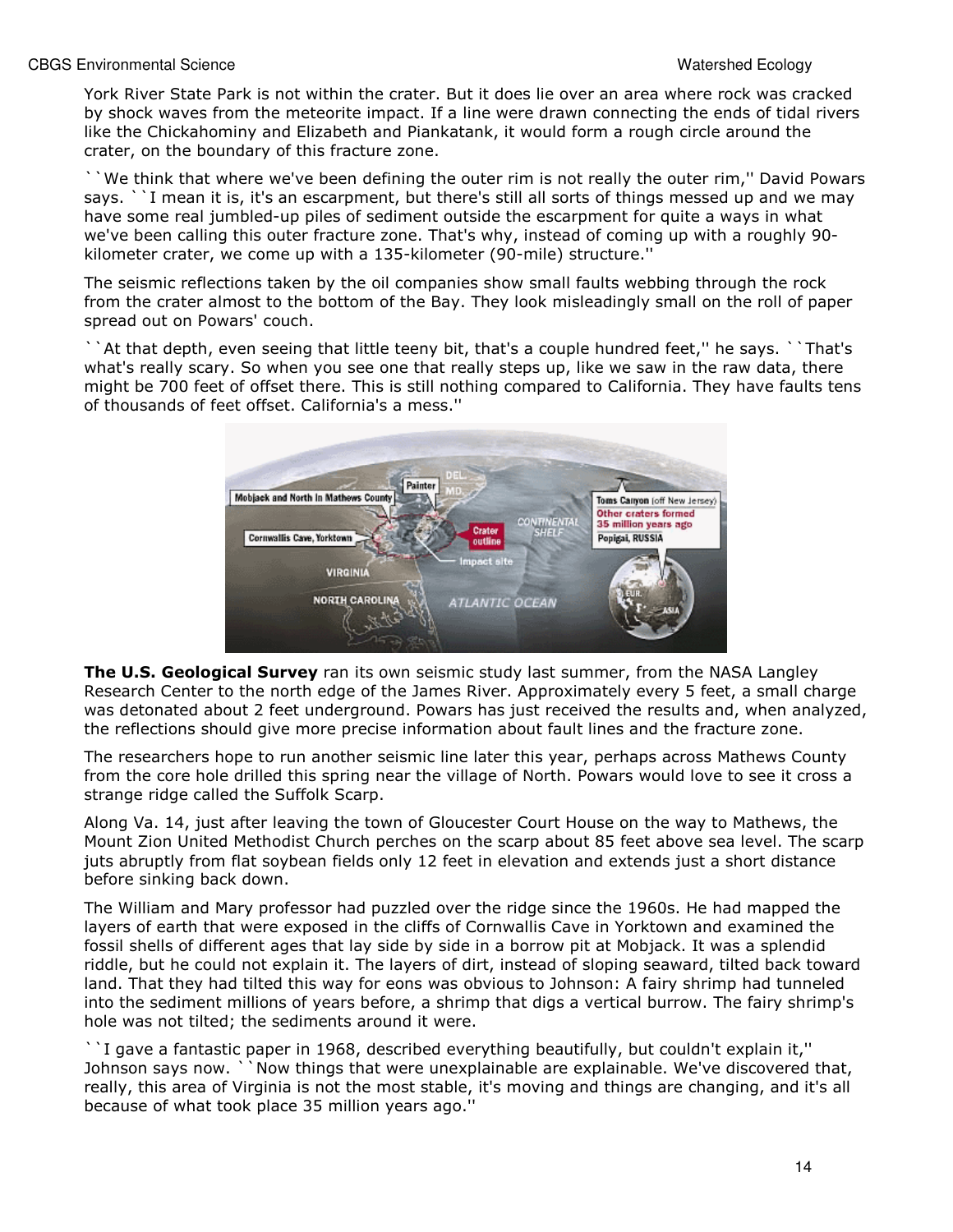The ridge along Va. 14 apparently mimics the outer rim of the crater far below it. Another ridge northwest of U.S. 13 near Painter, where the earthquake was, also appears to follow the crater rim. The Big Bethel Scarp and the Diamond Springs Scarp, low terraces in Hampton and Virginia Beach, also are on the crater rim, buried several thousand feet below but still influencing the surface of the volatile land.

``Anywhere from I-64 to Big Bethel Road behind the landfill, right in there seems to be some good faulting,'' Powars says. ``The other interesting point from that seismic data was when we got outside (the crater), we were well over near the James River, the basement was noticeably higher up.

``I'm pushing very hard for the project to study more of this aspect. It may give an idea of what may happen in the future as we continue to pump on the south side of the crater. You've got this real high salinity in here. It could be that it's just a natural phenomenon; it's never been flushed because there's a natural barrier here with the basement up high.''

**Much of Hampton Roads** and even beyond is settling slowly over faults and cracks and the loose breccia filling the crater.

Picture the cover over a swimming pool. Every time it rains, water puddles in the center. The



weight of the puddle makes the cover sink lower, making room for more water to collect, which makes the cover sink lower, which makes more room, and so on.

Scientists concerned about global warming and melting polar ice set up a network of monitors to track the rise in relative sea level around the world: in other words, how fast the water is rising in relation to the land. The monitor in Hampton Roads, in the lower James River near its sharp northeast turn, shows one of the highest relative rises in sea level of anywhere on Earth. Melting ice is not the sole cause. More likely, the

land is sinking.

But the crater's presence is not all negative. Scientist C. Wylie Poag has suggested that the Chesapeake Bay crater, like 35 others around the world, may contain mineral deposits such as oil or gas or gold or nickel, valued at billions of dollars.

He says that crystalline basement rocks, like those under the crater, usually form enormous melt sheets when impacted, up to 2,500 cubic miles in size. Mineral deposits in such a melt sheet could be valuable, but the core hole needed to sample them, perhaps 5,000 feet deep, would cost at least half a million dollars.

**It is possible** that the Chesapeake Bay crater was formed by an object that broke apart before impact, or that several celestial objects hit Earth around the same time, leaving craters strewn around the world. Two other craters -- Toms Canyon off New Jersey and Popigai in Russia -- also are around 35 million years old.

``We're constantly thinking . . . it should be a mile or two-mile diameter impactor,'' Powars says. ``I'm thinking that our impactor may be smaller. There's a theory that says this large an impactor ought to cause global extinction. Well, it may be that this one wasn't that big, or that it broke up. I still think this may be one of a whole bunch, like a comet like Shoemaker-Levy that broke up.''

One of the discoverers of that comet, which smashed into Jupiter in 1994, was Eugene Shoemaker. Shortly before his death, Shoemaker looked at the Exmore cores and said they were unquestionably of extraterrestrial formation, the stamp of approval from the world's most renowned impact scientist.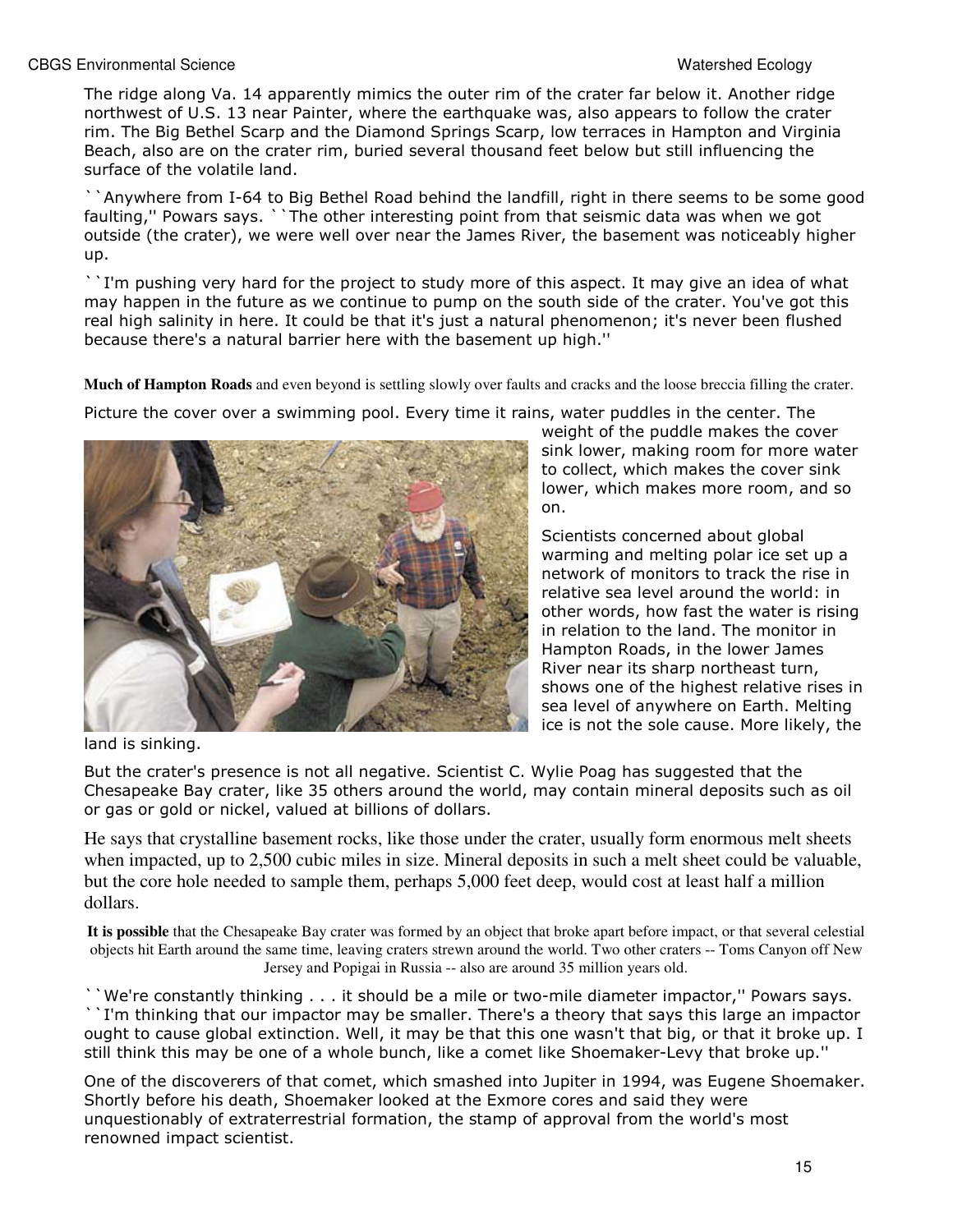In 1997, Scott Bruce placed a call to John Cederstrom, long since retired from the USGS and living in southwest Virginia. You were right, Bruce told him. There really is a jumbled layer of rock and sediment, what you called the Mattaponi Formation back in the 1940s. We think it was caused by a meteorite, or a comet, or an asteroid, because there's a crater there, too.

He was thrilled, Bruce recalled. Just a few months later, Cederstrom died, absolved, after 50 years, of bad science and bad image and bad work.

## **Target: Earth**

Story by **DIANE TENNANT**; graphics by **MICHAEL HALL** © June 30, 2001, The Virginian-Pilot

The Nemesis theory says that we are not alone.

A small red or brown dwarf star may travel an elongated path that brings it around our sun about every 26 million years. This star would travel a path that takes it 2.4 light years away -- far, far beyond Pluto -- then back to within half a light year, still a little past Pluto.

The orbit would take it through the Oort cloud, a region outside our solar system filled with rocks and icy balls, thought to give birth to comets. As it passes through, the star's gravitational pull might bump comets loose, setting them on a collision course with Earth.

Although this star never has been observed, the outer planets sometimes stray from their predicted orbits, as though tugged by an invisible string. And spurts of comet or meteorite impacts over millions of years have coincided with Nemesis' closest approach.

Early reptiles and marine life were wiped out 198 million years ago. The dinosaurs died around 65 million years ago. The Chesapeake Bay crater was formed about 35 million years ago.

If Nemesis is out there, we're due.

"How deep are you?" David Powars shouts over the noise of the truck-mounted drill rig.

``Six-'' the driller pauses for mental arithmetic. ``Ninety-five.''

``Ooooooooh!'' Powars exclaims, rubbing his hands together, and not just for warmth. The core hole is 695 feet deep. The top of the tortured rubble that fills the crater -- jagged granite, shocked quartz, plasticized clay -- is nearly in reach.

``One of my greatest joys is watching that come up,'' Powars exclaims, waving his arms and rising on his toes for emphasis. He bounds away as though the drill has just penetrated a high-voltage electrical line.

On the first day of spring, March 21, 2001, the U.S. Geological Survey begins its second year of crater research, drilling a core hole into a commuter parking lot on Va. 14 in Mathews County. A second core hole is now being drilled in the county, this one on the edge of the Bay in Shadow.

Powars looks around for a razor blade, settles for a 12-inch knife, trims a sliver of mud off a core sample, misplaces his glasses, shoots a whole roll of film, reloads his camera, shoots another roll and inhales. Scott Bruce looks up from his logbooks and field notes, thoughtfully watches the performance for a minute, then silently rescues the glasses from boot-soled oblivion.

They have worked together for 15 years. The scene is repeated endlessly, but it never gets old: Another core comes out of the hole, slimy with drilling mud, is cradled in plastic tubing, handled with surgical care to avoid contamination with younger dirt. It is washed, measured, scratched, microscoped, labeled, photographed, sliced and stored.

Every sample makes its case for what Powars humbly calls the greatest catastrophe that ever occurred on the East Coast since the origin of the planet.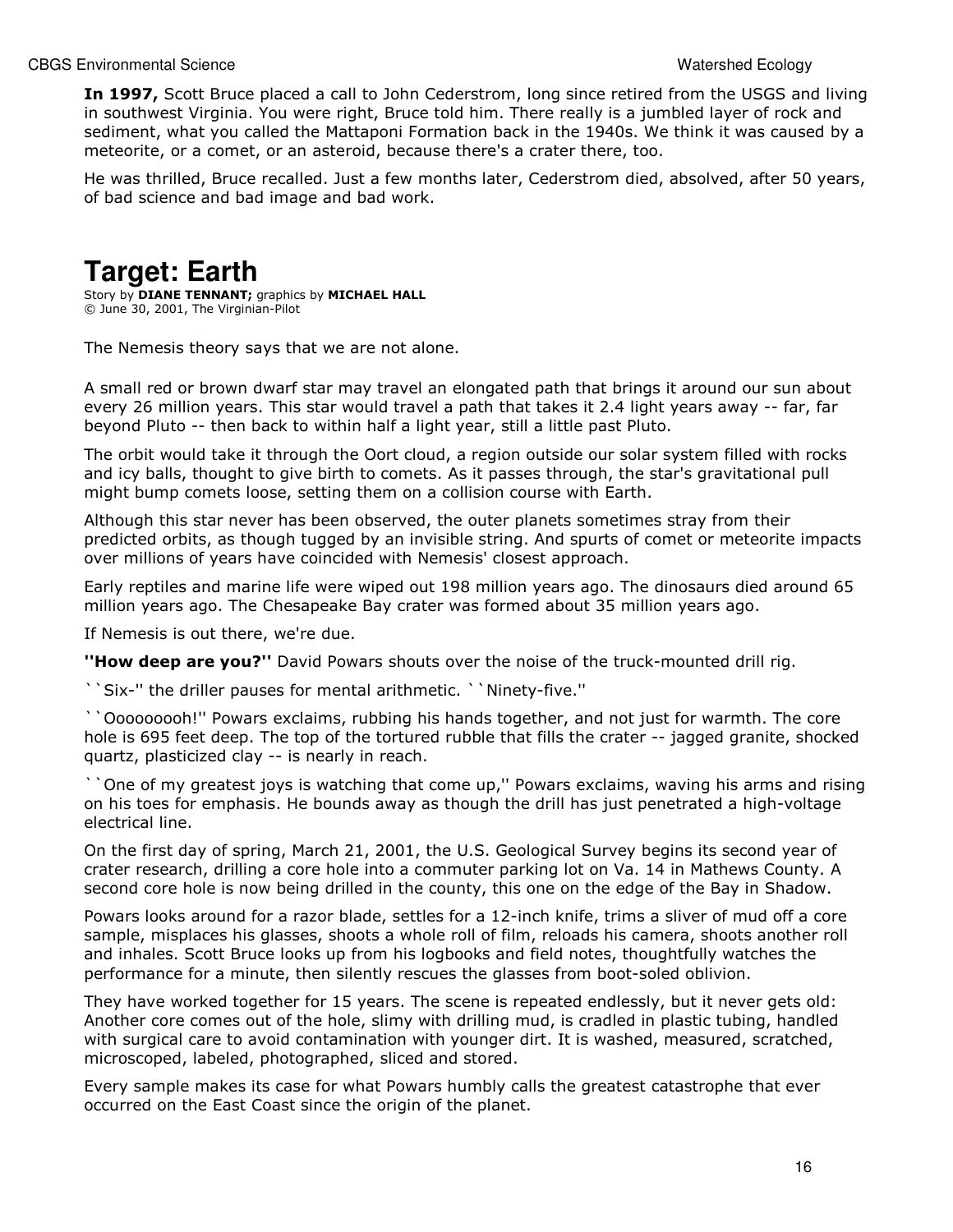

### **Discover magazine, in**

October, listed 20 ways that the Earth might end. Topping the list was collision with a giant comet, asteroid or meteor.

``I think, eventually, just because it's a matter of time, there will be a large massive object that will hit the earth," says Joel Levine, atmospheric scientist at NASA's Langley Research Center.

USGS scientist C. Wylie Poag estimates that one house-sized object per month disintegrates in Earth's upper atmosphere. Estimates are that between one and a dozen marble-sized or smaller meteorites land in Virginia each year, where they masquerade as ordinary rocks.

Others are large enough to attract attention. In 1991, '92 and '94, brilliant fireballs over Hampton Roads prompted many frantic calls to police about burning airliners. In 1972, a large fireball was filmed skimming the western United States and Canada. It rose into the air until it disappeared, presumably escaping Earth's gravity.

Others don't. Something exploded in the air above Tunguska, Siberia, in 1908, leaving trees flattened for several miles around. In January 2000, a 220-ton meteorite shattered over British Columbia, splattering a frozen lake with fragments.

No one was injured.

But large craters on Earth, on the moon, on Mars and on asteroids prove that impacts do occur, and some folks are starting to worry. About five years ago, NASA started searching the skies for objects like asteroids and comets that could threaten Earth, Levine says. Astronomers find them, catalog them and assess the risk of collision. By early May, 307 potentially hazardous asteroids had been identified, but none poses significant danger.

``I think that if anything is coming toward us that's big enough to cause damage, we'll know about it several days in advance,'' he says.

Although a few days sounds like precious short notice, that may be all that's needed for a wellprepared world to detonate a nuclear warhead close enough to the invader to nudge it away from Earth without shattering it into millions of pummeling meteorites.

### If we see it coming.

``Well, it depends on how big it is, it depends on what direction it's coming from,'' Levine says.

``If, for example, it's coming from the sun's direction, you won't be able to detect it because the sun is too bright. But if it came from the opposite direction, you could see it at night.''

If the Chesapeake Bay meteorite hit today, in exactly the same location, it would destroy most of the major East Coast cities, says Poag in his book, ``Chesapeake Invader.''

The millions of people who live there would be dead in a matter of minutes.